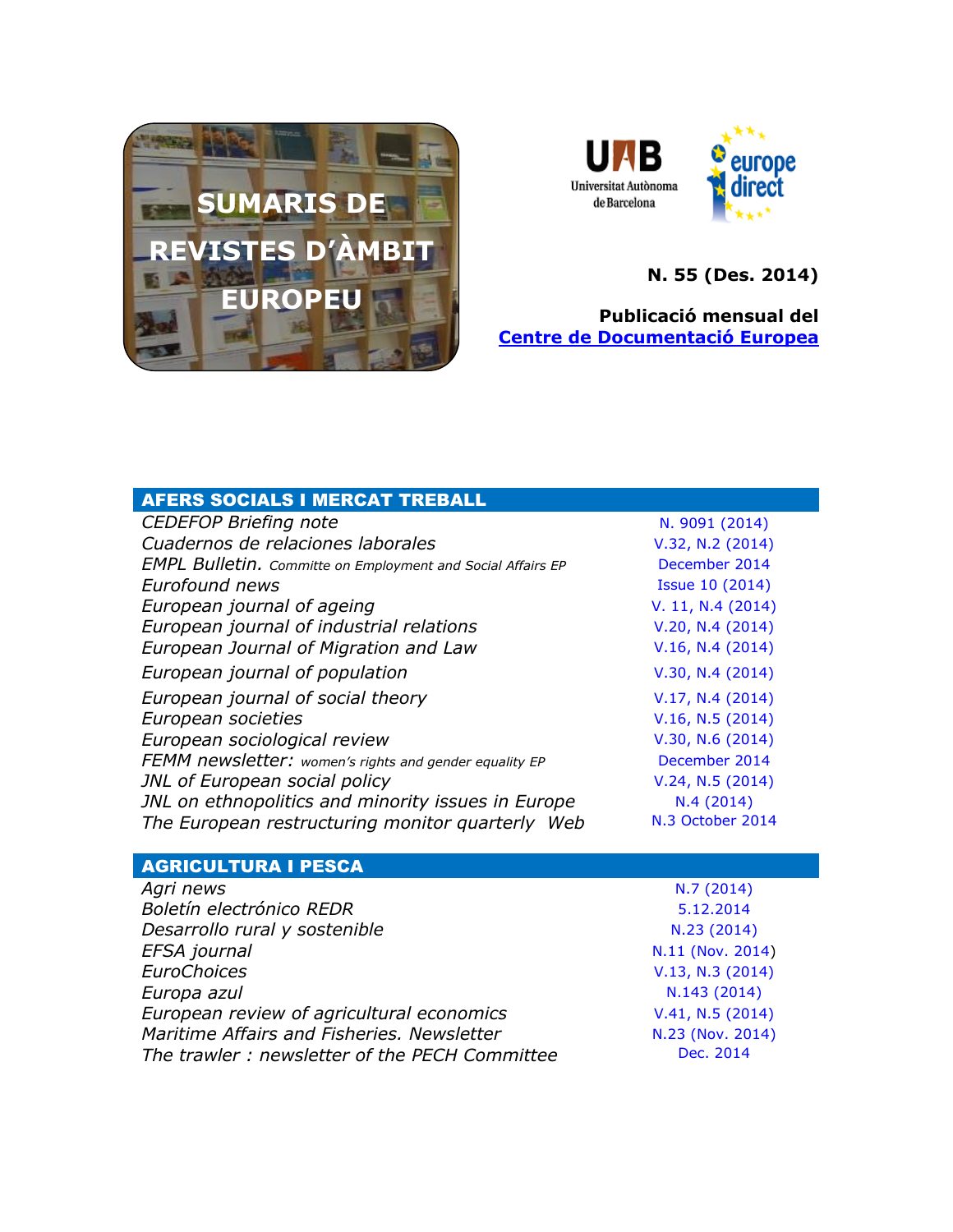| CIÈNCIA, TECNOLOGIA I SOCIETAT DE LA INFORMACIÓ |                       |  |
|-------------------------------------------------|-----------------------|--|
| <b>ENISA Work Programme</b>                     | 2015                  |  |
| European Data Protection Supervisor Newsletter  | N.43 Oct. 2014        |  |
| European Journal of Communication               | V.29, N.6 (2014)      |  |
| IRIS: Legal Observations of the European A.O.   | 2014-10               |  |
| European Researcher                             | V.86(2014)            |  |
| International research update                   | N.50 (Nov. 2014)      |  |
| Pre-commercial procurement newsletter           | Nov. 2014             |  |
| Research*eu results magazine                    | N.37 (Nov.2014)       |  |
|                                                 |                       |  |
| DESENVOLUPAMENT I AJUDA HUMANITÀRIA             |                       |  |
| Cooperation and conflict                        | V.49, N.4(2014)       |  |
| Development and change                          | V.45, Iss. 6 (2014)   |  |
| Development dialogue                            | N.62(2014)            |  |
| Development policy review                       | V.33, Iss. 1 (2015)   |  |
| <b>ECHO Daily Flash</b>                         | <b>Diari</b>          |  |
| European Journal of International Relations     | V.20, N.4(2014)       |  |
| Humanity: Human Rights, humanitarianism & dev.  | V.5, N.3, Winter 2014 |  |
| JNL of development economics                    | V.113(2015)           |  |
| JNL of international development                | V.26, N.8 (2014)      |  |
| Oxford development studies                      | V.43, N.1 (2015)      |  |
| The European journal of development research    | V.26, N.5 (2014)      |  |
| The Journal of development studies              | V.50, N.10 (2014)     |  |
| <b>World Development</b>                        | V.67(2015)            |  |
|                                                 |                       |  |

#### ECONOMIA & FINANCES

| Alternativas económicas               | N.20 (2014      |
|---------------------------------------|-----------------|
| Basic figures on the EU               | 4th. quarter 2  |
| <b>BioRes Bridges Trade</b>           | V.8, N.10(20)   |
| Boletín mensual del BCE               | Dic. 2014       |
| Committee on Budgets newsletter       | 11.12.2014      |
| Country focus                         | N.13 (2014      |
| Cuadernos de información económica    | N.243 (2014     |
| Eastern European Economics            | $V.52, N.3$ (20 |
| <b>EC Tax review</b>                  | $V.23/6$ (201   |
| <b>ECB Occasional paper</b>           | N.157 (2014     |
| <b>ECB Working papers</b>             | N.1746 Dec. 2   |
| <b>ECFIN E-news</b>                   | N.109 Nov. (2)  |
| <b>ECON Online</b>                    | N.107 (1.12.2)  |
| <b>EIB Economic Papers</b>            | 3.11.2014       |
| EIB Info                              | N.156 (2014     |
| EU Trade news                         | 11.12.2014      |
| European economy                      | N.8 (2014)      |
| European economy. Economic papers     | N.538 (2014     |
| European economy. Occasional papers   | N.206 (2014     |
| European journal of law and economics | $V.38, N.3$ (20 |
| Eurostatistics                        | 11-2014         |

*Alternativas económicas* N.20 [\(2014\)](http://alternativaseconomicas.coop/mensual) 4th. [quarter 2014](http://epp.eurostat.ec.europa.eu/portal/page/portal/product_details/publication?p_product_code=KS-GL-14-004) *BioRes Bridges Trade* [V.8, N.10](http://www.ictsd.org/bridges-news/biores/issue-archive/a-changing-climate-landscape) (2014) *Committee on Budgets newsletter* [11.12.2014](http://www.europarl.europa.eu/document/activities/cont/201412/20141210ATT95028/20141210ATT95028EN.pdf) *Country focus* N.13 [\(2014\)](http://ec.europa.eu/economy_finance/publications/country_focus/2014/cf-vol11_13_en.htm) *Cuadernos de información económica* N.243 [\(2014\)](http://www.funcas.es/publicaciones/Sumario.aspx?IdRef=3-06243) *Eastern European Economics* [V.52, N.3](http://www.scopus.com/results/results.url?sort=plf-f&src=s&imp=t&sid=4A4FCDEE1FDB15134D959326A0F7E965.N5T5nM1aaTEF8rE6yKCR3A%3a230&sot=br&sdt=a&sl=64&s=SOURCE-ID%2819458%29+AND+VOLUME%2852%29+AND+ISSUE%283%29+AND+NOT+DOCTYPE%28ip%29&txGid=4A4FCDEE1FDB15134) (2014) *EC Tax review* V.23/6 [\(2014\)](http://www.kluwerlawonline.com/toc.php?area=Journals&mode=bypub&level=5&values=Journals~~EC+Tax+Review~Volume+23+%282014%29) *ECB Occasional paper* N.157 [\(2014\)](http://www.ecb.europa.eu/pub/pdf/scpops/ecbop157.en.pdf) *ECB Working papers* [N.1746 Dec. 2014](http://www.ecb.europa.eu/pub/pdf/scpwps/ecbwp1746.en.pdf) *N.109 Nov. [\(2014\)](http://ec.europa.eu/economy_finance/enewsletter/109_141128/) ECON Online* N.107 [\(1.12.2014\)](http://www.europarl.europa.eu/document/activities/cont/201412/20141201ATT94266/20141201ATT94266EN.pdf) *EIB Info* N.156 [\(2014\)](http://www.eib.org/infocentre/publications/all/eib-information-4-2014-n156.htm) *EU Trade news* [11.12.2014](http://trade.ec.europa.eu/eutn/psendmessage.htm?tranid=10209) *European economy* N.8 [\(2014\)](http://ec.europa.eu/economy_finance/publications/european_economy/2014/ee8_en.htm) *European economy. Economic papers* N.538 [\(2014\)](http://ec.europa.eu/economy_finance/publications/economic_paper/2014/ecp538_en.htm) *European economy. Occasional papers* N.206 [\(2014\)](http://ec.europa.eu/economy_finance/publications/occasional_paper/2014/op206_en.htm) *European journal of law and economics* [V.38, N.3](http://link.springer.com/journal/10657/38/3/page/1) (2014)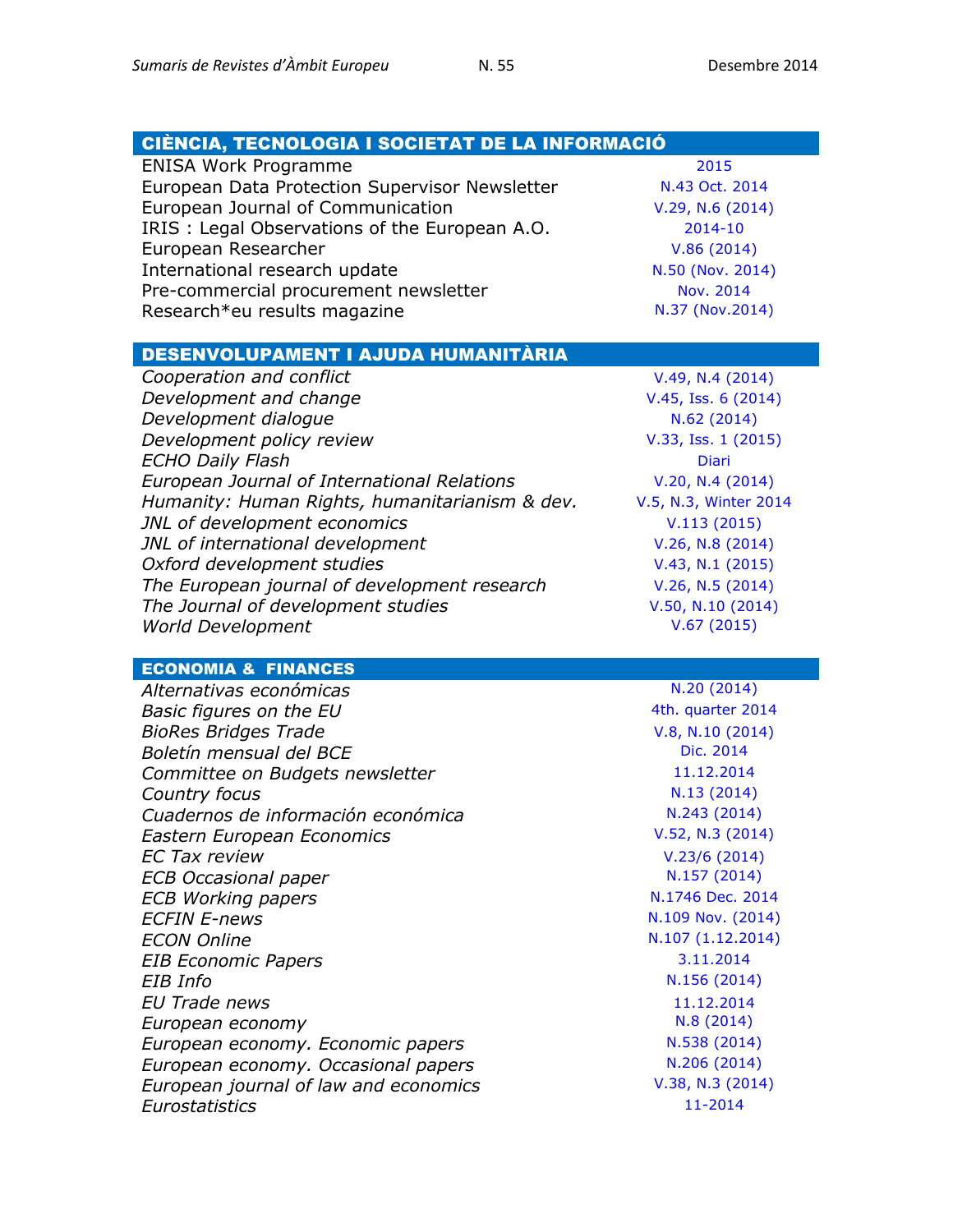| Financial stability review                         | Nov. 2014               |
|----------------------------------------------------|-------------------------|
| Global Trade and Customs Journal                   | V.9, Issue 11/12 (2014) |
| Harmonised indices of consumer prices              | Oct. 2014               |
| INTA newsletter (Committee on International Trade) | N.50, Dec. 2014         |
| <b>Intereconomics</b>                              | V.49, N.6(2014)         |
| Journal - Tribunal de Cuentas Europeo              | N.11(2014)              |
| Journal of economic growth                         | V.19, N.4(2014)         |
| Journal of the European Economic Association       | V.12, N.6(2014)         |
| Journal of world trade                             | $V.48-6(2014)$          |
| Mediterráneo Económico                             | N.26(2014)              |
| Papeles de Europa                                  | V.27, N.1 (2014)        |
| Procesos de mercado: rev. europea de eco. política | V.11, N.1 (2014)        |
| Taxation and customs union                         | 31.10.2014              |
| <b>Taxation papers</b>                             | N.50 (2014)             |
| TCE. Informes y dictámenes                         | N.18 (2014)             |
|                                                    |                         |

#### EDUCACIÓ & CULTURA

| <b>CEDEFOP Briefing notes</b>                     | N. 9091 (2014)   |
|---------------------------------------------------|------------------|
| C-News : culturelink newsletter                   | N.92 (2014)      |
| eBulletin (Special Needs and Inclusive Education) | Dec. 2014        |
| European Choral Magazine                          | 3/2014           |
| European Journal of Cultural Studies              | V.17 N.6 (2014)  |
| European journal of special needs education       | V.30, N.1 (2015) |
| European journal of training and development      | V.39, N.1 (2015) |
| eZine (ECF)                                       | Dec. 2014        |
|                                                   |                  |

EMPRESA & INDÚSTRIA *Alicante news* Nov. [2014](https://oami.europa.eu/tunnel-web/secure/webdav/guest/document_library/contentPdfs/about_ohim/alicante_news/alicantenewsNovember2014_en.pdf) *Competition weekly news summary* [\(5.12.2014\)](http://ec.europa.eu/competition/publications/weekly_news_summary/2014_12_05.html) *e-Competitions: antitrust case laws e-Bulletin* [Dec. 2014](http://www.concurrences.com/Bulletin/?lang=fr) *European business law review* V. 25/6 [\(2014\)](http://www.kluwerlawonline.com/toc.php?area=Journals&mode=bypub&level=5&values=Journals~~European+Business+Law+Review~Volume+25+%282014%29) *European business review*  $V.27, N.1 (2015)$  $V.27, N.1 (2015)$ *European company law*  $V.11/6$  [\(2014\)](http://www.kluwerlawonline.com/toc.php?area=Journals&mode=bypub&level=5&values=Journals~~European+Company+Law~Volume+11+%282014%29) *European journal of innovation management* [V.18, N.1](http://www.emeraldinsight.com/toc/ejim/18/1) (2015) *European patent bulletin*  $N.1450 (10.12.2014)$  $N.1450 (10.12.2014)$ *ITRE Newsletter* **ISS.** [10 \(2014\)](http://www.europarl.europa.eu/document/activities/cont/201412/20141205ATT94666/20141205ATT94666EN.pdf) *OHIM: Official journal* **Dec. [2014](https://oami.europa.eu/ohimportal/en/official-journal)** *Revista europea de dirección y eco. de la empresa* [V.23, N.4](http://dialnet.unirioja.es/servlet/revista?codigo=1231) (2014) *The European business review* Mov. [2014](http://www.europeanbusinessreview.com/?m=201411)

## INTEGRACIÓ EUROPEA & GOVERNANÇA

| Common market law review                  | V.51/6(2014)     |
|-------------------------------------------|------------------|
| Eipascope                                 | 2014             |
| <b>EUI Working Papers RSCAS</b>           | N.118 (2014)     |
| European studies newsletter               | Nov. 2014        |
| <b>European Union Politics</b>            | V.15, N.4 (2014) |
| European Voice                            | <b>Diari</b>     |
| Journal of contemporary European research | V.10, N.4 (2014) |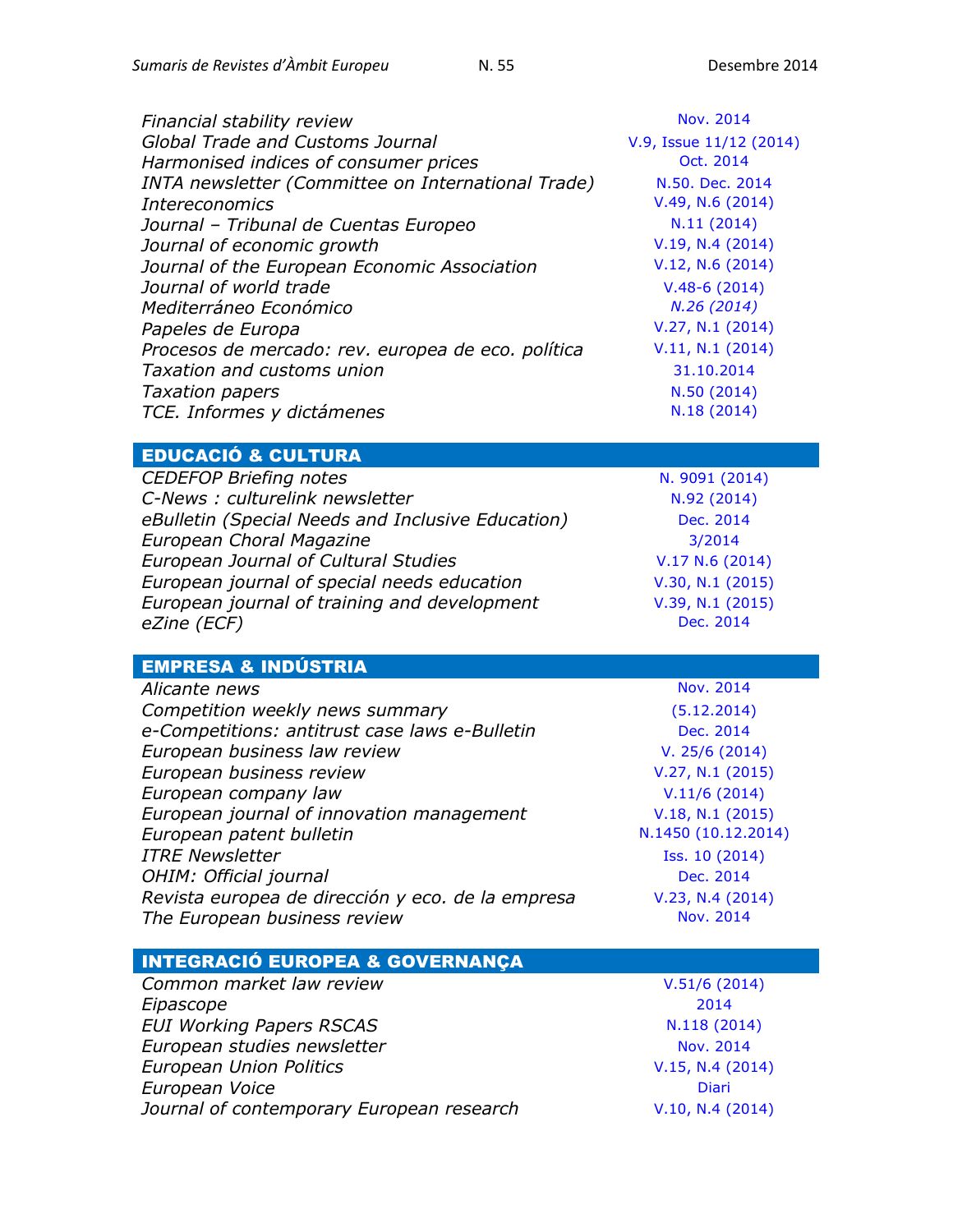*[N.22 \(Nov.](http://www.aer.eu/en/publications/newsletter/2014/aer-newsletter-n22-112014.html) 2014) [N.273 \(Oct.](http://www.cartalocal.es/CartaLocal/Front/Version_impresa/VersionImpresa/_sYcniRvuy5l6V01YGndaV-cAGscjLgHzTctnxCyoPfk) 2014) Committee of the Regions: eNewsletter* [Nov. 2014](http://cor.europa.eu/en/news/Pages/enewsletter.aspx) *[N.35 \(Nov.](http://www.coe.int/t/dg4/cultureheritage/culture/Cities/Newsletter/newsletter35/newsletter35_en.asp) 2014) Investigaciones regionales* N.29 [\(2014\)](http://www.investigacionesregionales.org/N%C2%BA%2029%20-%20Monogr%C3%A1fico%202014-8532-articleList) *Regiones y ciudades de Europa* N. 89 [\(2014\)](http://cor.europa.eu/es/news/regions-and-cities-of-europe/Pages/regions-and-cities-89-2014.aspx)

| Pre-commercial procurement newsletter | Nov. 2014            |
|---------------------------------------|----------------------|
| The Federalist Debate                 | N.3 Nov. 2014        |
| The Parliament Magazine               | Iss. 402 Dec. (2014) |

| <b>JUSTICIA, ASSUMPTES D'INTERIOR &amp; DRETS DELS CIUTADANS</b> |                       |  |
|------------------------------------------------------------------|-----------------------|--|
| Cahiers de droit européen                                        | V.50, N.2 (2014)      |  |
| Europe : actualité du droit communautaire                        | V.24, N.10 (2014)     |  |
| European journal of international law                            | V.25, N.3 (2014)      |  |
| European law review                                              | N.5(2014)             |  |
| European review of private law                                   | V.22/6(2014)          |  |
| <b>FRA</b> newsletter                                            | Dec. 2014             |  |
| Humanity: an int. jnl of human rights & dev.                     | V.5 N.3 (Winter 2014) |  |
| JURI report                                                      | Iss. 6 (Dec. 2014)    |  |
| La Ley Unión Europea                                             | N.20 (Nov. 2014)      |  |
| "Reflets"                                                        | N.3(2014)             |  |
| Unión Europea Aranzadi                                           | N.8/9 (2014)          |  |

## MEDI AMBIENT & ENERGIA

| Air quality in Europe - report                  | 2014             |
|-------------------------------------------------|------------------|
| <b>EcoAP Newsletter</b>                         | (19.11.2014)     |
| Energy in Europe - newsletter                   | Oct. 2014        |
| ENVI News: newsletter from the EP Committee     | Dec. 2014        |
| Environmental policy and governance             | V.24, N.5 (2014) |
| European energy and environmental law review    | V.23/6(2014)     |
| <b>LIFE</b> newsletter                          | N.10 Nov. 2014   |
| Medio Ambiente para los europeos                | Suplemento 2014  |
| Observatorio medioambiental                     | V.17(2014)       |
| Review of European, comparative & int. env. law | V.23, N.3 (2014) |
| Science for environment policy. News alert      | <b>Iss. 397</b>  |
|                                                 |                  |

### REGIONS & DESENVOLUPAMENT LOCAL

| <b>AER Newsletter</b>                 |  |
|---------------------------------------|--|
| Carta local : revista de la FEMIP     |  |
| Committee of the Regions: eNewsletter |  |
| Intercultural cities newsletter       |  |
| Investigaciones regionales            |  |
| Regiones y ciudades de Europa         |  |

| <b>RELACIONS EXTERIORS &amp; POLÍTICA DE SEGURETAT</b> |                        |  |
|--------------------------------------------------------|------------------------|--|
| Boletín/Newsletter Elcano                              | N.174 (2014)           |  |
| <b>CBRNE-Terrorism newsletter</b>                      | Nov. 2014              |  |
| Central European jnl of intern. and security studies   | V.8, N.4 (2014)        |  |
| Esglobal                                               | Dic. 2014              |  |
| <b>EUROMIL news</b>                                    | N.31 (Dec. 2014)       |  |
| European foreign affairs review                        | V.19, N.4 (2014)       |  |
| European journal of international relations            | V.20, N.4(2014)        |  |
| Impetus: magazine of the EU Military Staff, EEAS       | N.18, Aut./Winter 2014 |  |